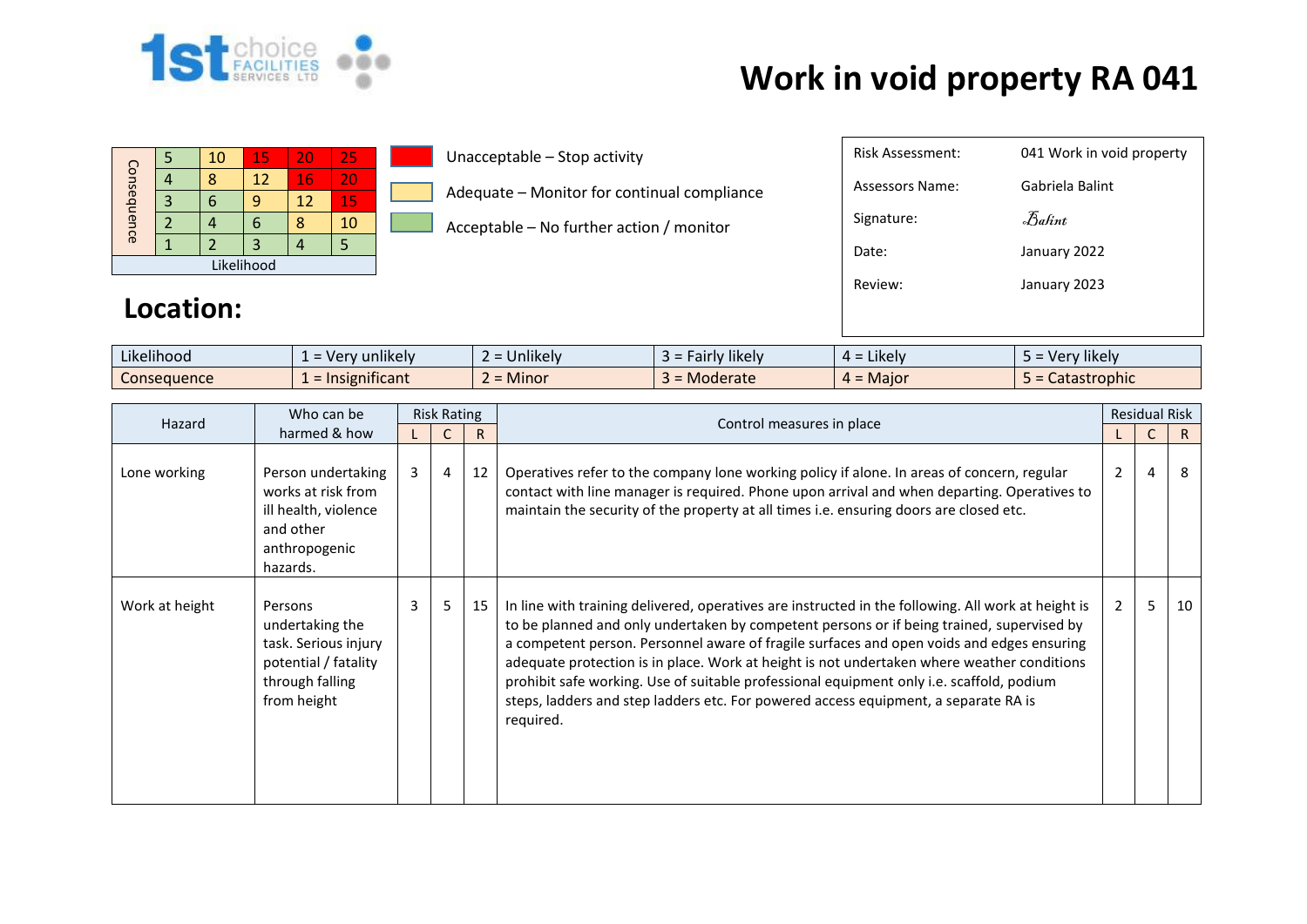

| Movement of any<br>item using manual<br>handling. | Person undertaking<br>the task. Serious<br>musculoskeletal<br>injury including<br>hernias, back<br>injuries and sprains<br>etc.                                      | 5 | 4              | 20 | All persons are trained in manual handling and follow training and instruction given.<br>Personnel are instructed to use mechanical assistance wherever practically possible. Loads<br>are broken down as far as is reasonably practicable and team lifting employed where<br>necessary. Where larger loads are involved, a specific manual handling assessment will be<br>required. Use of suitable gloves for loads involved.                                                                                                                                                                                                                                                                                        | $\overline{2}$ | $\overline{a}$ | 8 |
|---------------------------------------------------|----------------------------------------------------------------------------------------------------------------------------------------------------------------------|---|----------------|----|------------------------------------------------------------------------------------------------------------------------------------------------------------------------------------------------------------------------------------------------------------------------------------------------------------------------------------------------------------------------------------------------------------------------------------------------------------------------------------------------------------------------------------------------------------------------------------------------------------------------------------------------------------------------------------------------------------------------|----------------|----------------|---|
| Use of substances<br>hazardous to health          | All personnel who<br>use or may be<br>affected by the use<br>of hazardous<br>substances, serious<br>injury potential                                                 | 3 | $\overline{4}$ | 12 | Use of product information including COSHH assessments and manufacturers instructions on<br>packaging. Use of authorised substances only. Use of suitable PPE and ventilation as<br>determined in COSHH assessment / MSDS.<br>Personnel to be aware of others who may be affected by the use of the substance.<br>Substances are to be stored in original containers and stored in accordance with information<br>outlined in COSHH assessments and MSDS.                                                                                                                                                                                                                                                              | $\overline{2}$ | 4              | 8 |
| Use of vibrating<br>equipment                     | Personnel and<br>others working<br>with vibrating<br>equipment<br>Potential for long /<br>short term<br>musculoskeletal<br>damage i.e.<br>vibration white<br>finger. | 5 | $\overline{4}$ | 20 | The use of vibrating equipment is kept to a minimum through the use of best available<br>technology & task rotation SFARP. Where the use of such equipment is required, trigger<br>times are recorded and measured against guidance.<br>Personnel are required to report any effects from the use of vibrating machinery including<br>numbness and tingling in order for occupational health professionals to be consulted as may<br>be required.<br>Hand arm vibration requires that where exposure action level of 2.5m/s2 A (8) is evident,<br>suitable technical and organisational measures shall be put in place to reduce exposure<br>including assessing / using alternative equipment and / or task rotation. | $\overline{2}$ | 4              | 8 |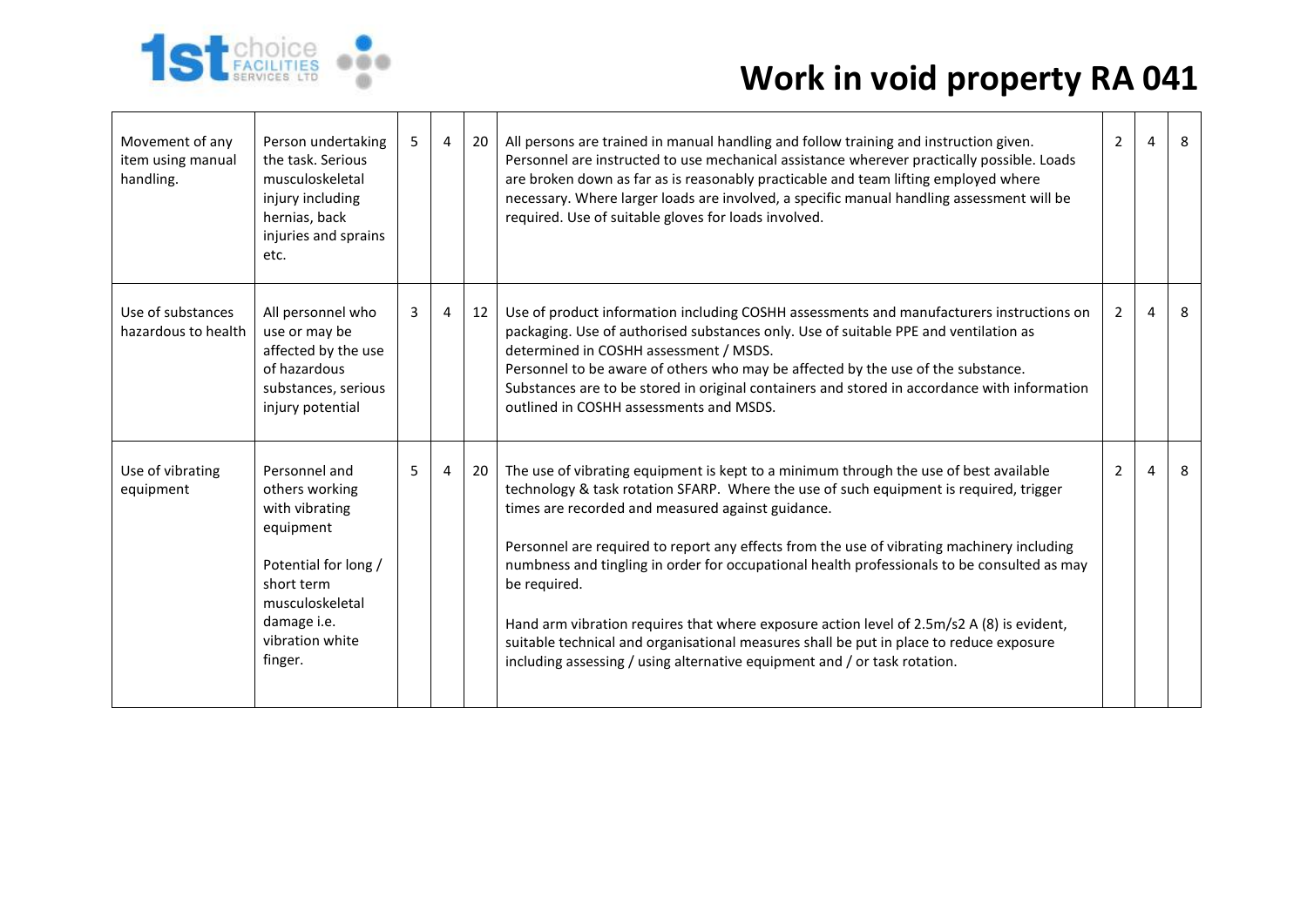

| Discovery of or<br>damage to material | Operatives /<br>engineers and                                                           | 3 | 4 | 12 | All personnel are trained in asbestos awareness as a minimum and follow advice given during<br>the training.                                                                                                                                                                                                                                                                                                                                                             | $\overline{2}$ | $\overline{4}$ | 8 |
|---------------------------------------|-----------------------------------------------------------------------------------------|---|---|----|--------------------------------------------------------------------------------------------------------------------------------------------------------------------------------------------------------------------------------------------------------------------------------------------------------------------------------------------------------------------------------------------------------------------------------------------------------------------------|----------------|----------------|---|
| that may contain<br>asbestos.         | others who may be<br>affected.<br>Potential for<br>serious long-term<br>health problems |   |   |    | Prior to personnel undertaking any work where asbestos may be present, the asbestos<br>register shall be consulted. Where this is not available, a copy is to be requested from the<br>client. Likely locations include pipework, flues, decorative textured coatings etc.                                                                                                                                                                                               |                |                |   |
|                                       |                                                                                         |   |   |    | Personnel are not permitted to undertake any works involving asbestos containing material<br>unless trained in the correct procedures.                                                                                                                                                                                                                                                                                                                                   |                |                |   |
|                                       |                                                                                         |   |   |    | Should any person come across any suspected asbestos containing material (ACM) they must<br>stop work immediately and inform their line manager who should arrange for the client to be<br>informed of the situation and await further advice.                                                                                                                                                                                                                           |                |                |   |
|                                       |                                                                                         |   |   |    | Should any person accidently disturb any ACM, they must stop work immediately and inform<br>their line manager of the situation. They will then complete the decontamination procedure<br>as outlined in training and await further advice.                                                                                                                                                                                                                              |                |                |   |
|                                       |                                                                                         |   |   |    | Should an incident occur in an occupied premise, they shall close off the area without<br>alarming the occupier. All clothing is to be removed and bagged as hazardous waste. Where<br>possible the operative is to shower to remove any fibres, where this is not possible, they will<br>wipe themselves down with a damp rag which is to be placed in the same bag as the<br>contaminated clothing as per training given & in line with EM7 / EM8 asbestos essentials. |                |                |   |
|                                       |                                                                                         |   |   |    | Any operative involved in an incident is to complete an accident / incident report form,<br>following this they will be given further advice about informing their GP of the suspected<br>contact with an ACM.                                                                                                                                                                                                                                                           |                |                |   |
|                                       |                                                                                         |   |   |    | The company shall arrange through their client for an air test to be undertaken together with<br>an analysis of the suspected ACM.                                                                                                                                                                                                                                                                                                                                       |                |                |   |
|                                       |                                                                                         |   |   |    | All incident involving suspected contact or release of fibres shall be thoroughly investigated<br>by the company with a file of the incident placed in the accident / incident folder which is<br>maintained at head office.                                                                                                                                                                                                                                             |                |                |   |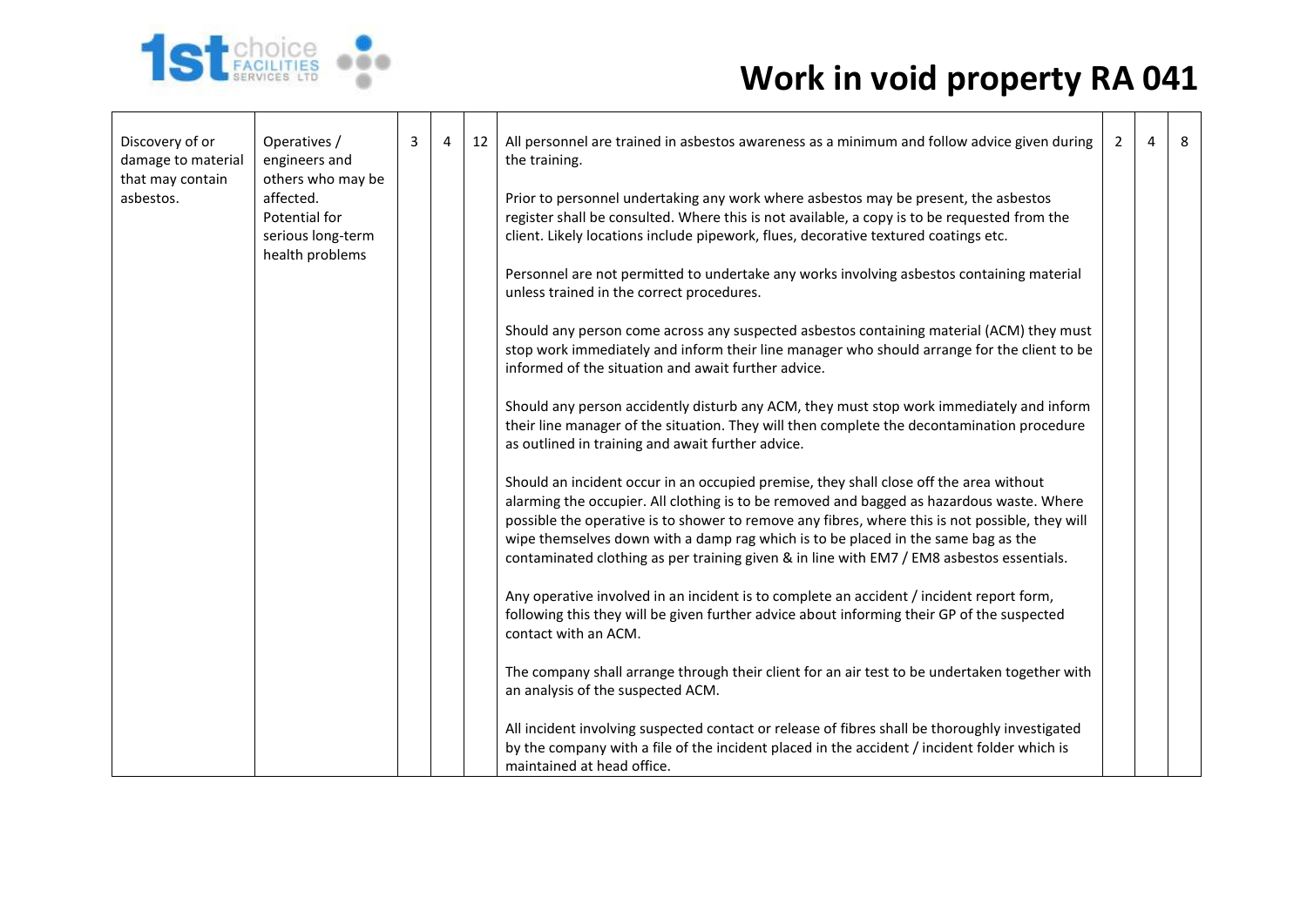

| Fire / explosion                                                          | All persons on site<br>and others who<br>may be affected<br>including members<br>of the public and<br>emergency service<br>personnel. Serious<br>injury potential /<br>multiple fatalities<br>through<br>asphyxiation /<br>trauma etc. | 3 | 5              | 15 | Use of flammable substances / materials kept to a minimum. Storage of flammable<br>substances in line with requirements of the COSHH assessment e.g. store away from sources<br>of ignition etc.<br>Maintenance of housekeeping standards with waste material cleared from site at regular<br>intervals.<br>Electrical equipment maintained in a safe condition and hot works undertaken in line with<br>requirements laid out in hot works permit.<br>Maintain clear access / egress at all times.<br>Strict no smoking policy in place.<br>Fire plan in place for all work locations | $\overline{2}$ | 5              | 10 |
|---------------------------------------------------------------------------|----------------------------------------------------------------------------------------------------------------------------------------------------------------------------------------------------------------------------------------|---|----------------|----|----------------------------------------------------------------------------------------------------------------------------------------------------------------------------------------------------------------------------------------------------------------------------------------------------------------------------------------------------------------------------------------------------------------------------------------------------------------------------------------------------------------------------------------------------------------------------------------|----------------|----------------|----|
| Use of or working<br>in close proximity<br>to noise emitting<br>equipment | Personnel and<br>others working in<br>the vicinity of noise<br>emitting equipment<br>Potential for long /<br>short term hearing<br>damage                                                                                              | 5 | 4              | 20 | Personnel are required to maintain noise emitting equipment in an efficient condition.<br>Personnel are instructed in the use of sufficient PPE including the use, maintenance and<br>storage of supplied hearing protection including the requirement to wear PPE in designated<br>areas. Use of acoustic enclosures where practicable. Ensure that PPE is compatible with<br>other items and does not detract from other hazards.                                                                                                                                                    | 2              | $\overline{a}$ | 8  |
| Contact with sharps<br>/ biological hazards                               | Personnel working<br>on site and others<br>who may be<br>affected i.e. waste<br>clearance<br>operatives. Serious<br>injury potential<br>through puncture /<br>contact leading to<br>biological illness                                 | 4 | $\overline{4}$ | 16 | Personnel undertake a thorough inspection of areas where sharps / other biological hazards<br>may be present including outside spaces. If there is evidence of the above, operatives are<br>advised to refer the task back to the client for specialist clearance. Use of mirrors to view<br>blind areas                                                                                                                                                                                                                                                                               | $\overline{2}$ | 4              | 8  |